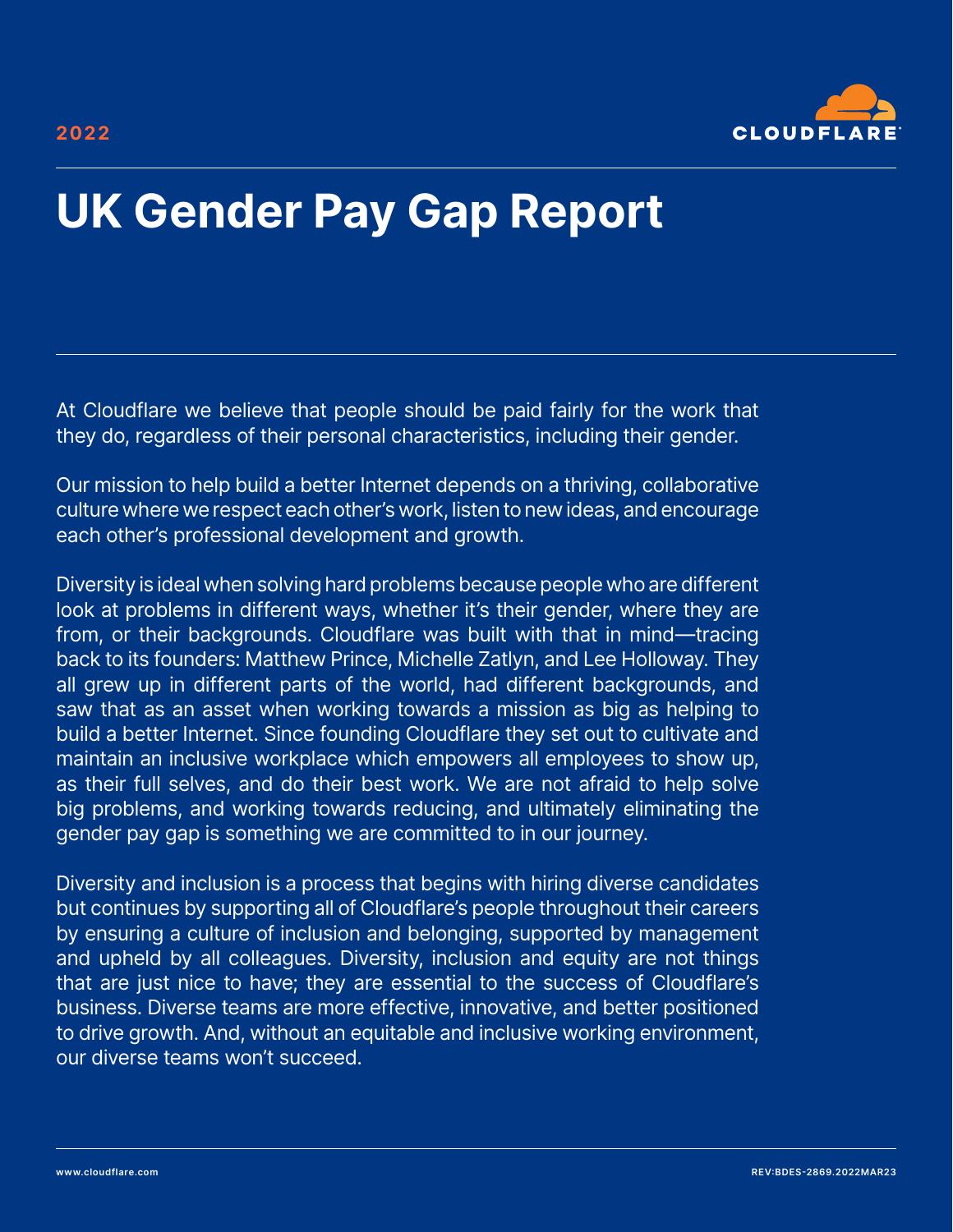### **Gender Pay Report**

Compensation at Cloudflare is made up of base salary, commission (depending on the role) and equity (categorised below as "bonus").

We support the UK Government requirement that companies with 250 people or more must publish and report specific figures about their gender pay gap publicly. As such, we are using the Government's defined methodology—the difference between the average earnings of men and women, expressed relative to men's earnings—to report results. It's worth noting that while this represents comparison across Cloudflare as a whole, these figures do not take into account seniority or leveling, so they don't compare a man and a woman in the same "Marketing Manager" role, rather men and women averaged out across all levels and titles.

### **Our results are as follows:**

#### **Hourly Summary**

The figures show our hourly gender pay gap (excluding bonus/commission) as at 5th April 2021. The **mean** is the average figure, obtained by adding all the salaries for each gender together and dividing them by the number of employees. The **median** is the middle number of all the salaries for women/men when grouped in order from smallest to largest.



### **Quartile Summary - Men Women**

The figures show the gender distribution across four equally sized quartiles.



#### **Bonus Summary**

The figures reflect commission payments for our sales employees and equity that has been granted to the employees, at the point that they vest.

Proportion of male relevant employees with bonus pay **77.78%**

Proportion of female relevant employees with bonus pay **72.22%**

Mean gender pay gap in bonus pay **3.20%**

Median gender pay gap in bonus pay **21.08%**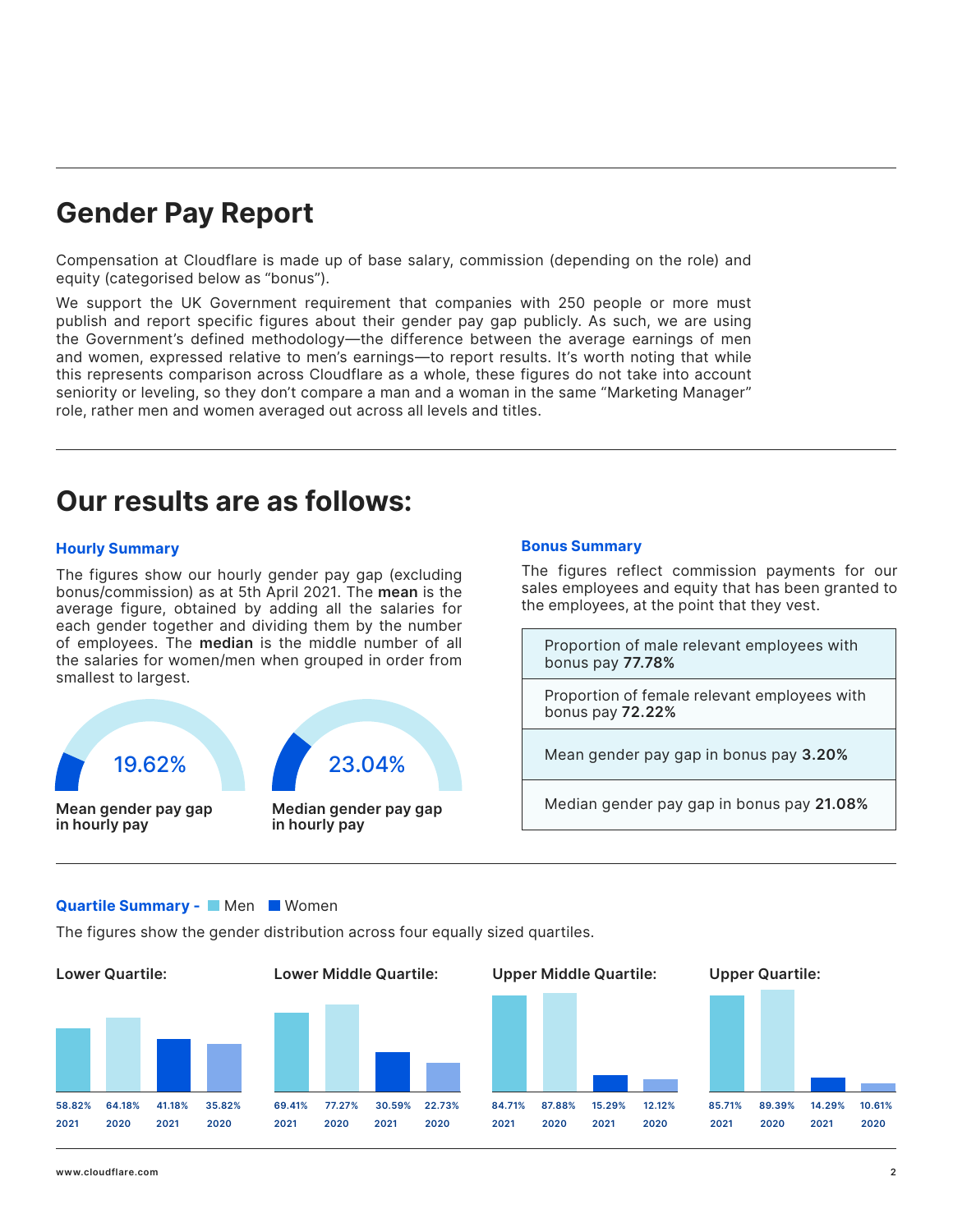## **How we have improved**

Whilst our hourly gender pay gap has not narrowed since last year, there are many improvements in other areas.

It's exciting to see women in general making up so much more of the workforce, with significant increases to the number of women in senior roles. It is our hope and expectation that this will help to narrow our hourly pay gap over time.

Furthermore it is clear that our commission and bonus structure are rewarding women. With more women joining Cloudflare, we've seen a meaningful increase in the number of women in roles that are awarded shares and that earn commission. We've also seen a greater number of women in commission-based sales roles, earning comparable levels of commission to their male counterparts.



### **The Results Explained**

We are aware that there is much work to be done to eliminate the gender pay gap at Cloudflare. as well as across our industry. However, whilst the figures in this report are significant, they just do not show us the whole picture. They are not a comparison of like-for-like roles (e.g. Marketing Managers, regardless of gender or personal characteristics, are in the same salary range, but a Marketing Manager vs. a Engineering Manager may differ in salary), and it is important to be aware that they reflect the percentage of men/women in the workforce as well as the allocation of more senior roles.

While the pay gap at Cloudflare is generally in line with other companies in our sector, we've never wanted to be like everyone else, especially at a company with terrific female leadership on our board and management team. We place the utmost importance upon equality for women in terms of like-for-like pay, promotion and career development. We do all we can to make Cloudflare a great place for women to work.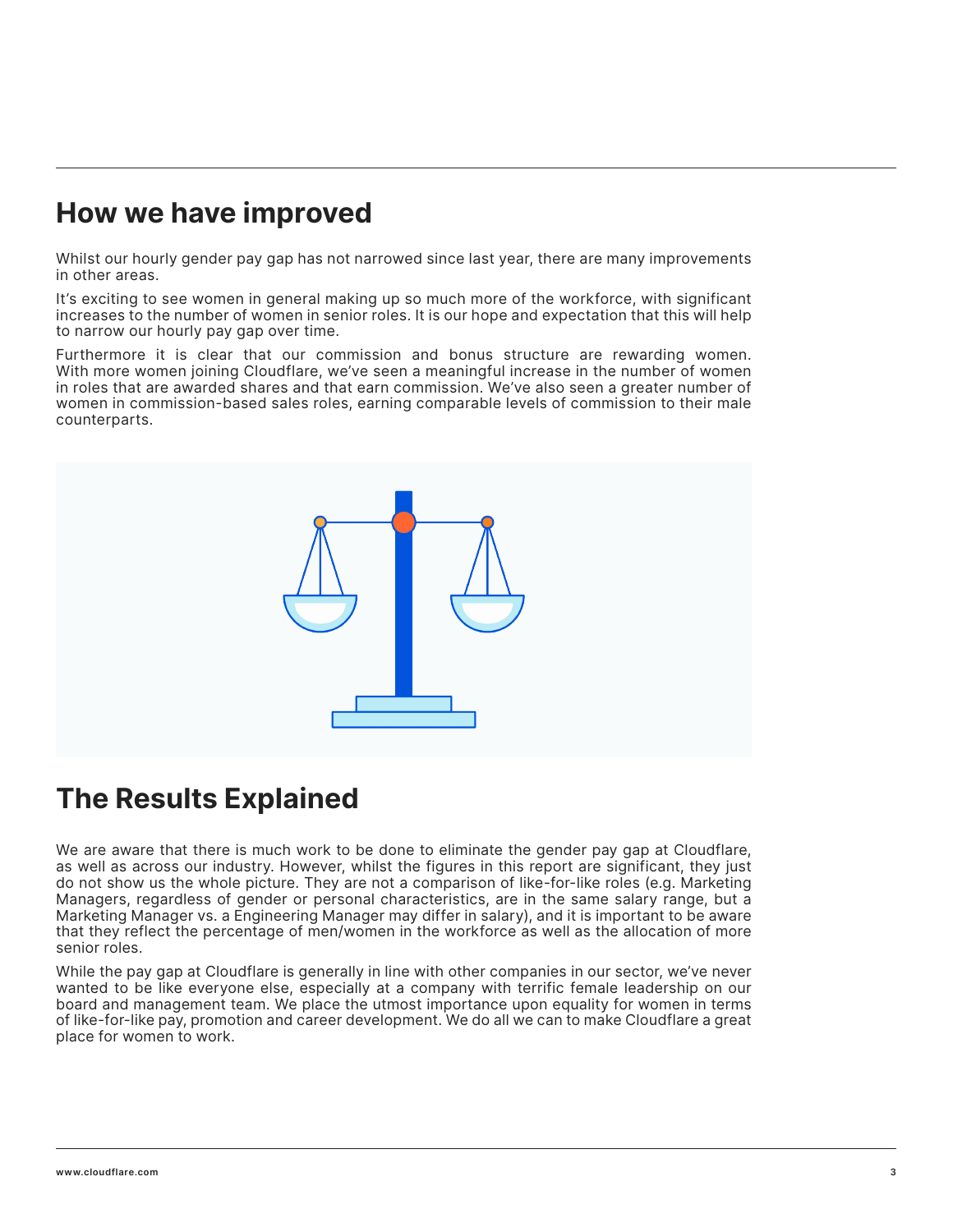Today there's an increased awareness of the gender imbalance. It's a fact that there are more men than women in senior roles in technology companies, and that's a key hurdle we face in relation to gender pay equality (along with others in the tech sector). Now we need to see continued progress on making change. We hope that this will change as the industry tackles this issue and encourages more women to move into technical roles.

We are committed to playing our part in seeking to change this with numerous initiatives as we outline below, but it does take time for these changes to have an impact and there are still many more men working at our company, particularly in senior roles, than there are women despite our considerable efforts to change this. We strive to recruit women at all levels throughout the organisation and to ensure a level playing field but the pool of talent for technical roles (which tend to pay particularly well, given the competition in the market for this talent), especially for more senior positions, continues to be predominantly male. Furthermore, a greater proportion of job opportunities tend to arise in more junior roles. As a result a greater proportion of women joining the business tend to be in more junior roles which has a negative effect on our median fixed pay figure.

This greater proportion of men at Cloudflare (particularly in its early days) and the number of men in more senior roles also explains the larger gender pay gap in relation to the "bonus pay" figures.

Bonus pay at Cloudflare includes equity in the form of Restricted Stock Units ("RSUs"). Since the bonus pay figures above reflect the date on which an employee's RSUs vest (rather than when they are granted), they do not show what is actually being granted to employees at any given time. This means those who have been at the company longer may have been able to benefit from the rapid increase in Cloudflare's stock price over the past couple of years, whereas those who started more recently may not see similar increases.

Furthermore, new hire RSUs start vesting after one year of service, and therefore bonus pay in the first year of employment would be recorded as nil, and bonus pay in the second year of service may be higher than future years. We expect to continue to see the difference in bonus pay due to stock price fluctuation, although we hope that there will be significant improvements in any differences over time.

### **How we are seeking to improve**

It is clear that we are succeeding in attracting and retaining more female talent, and the percentage of women in our London office has continued to increase reaching approximately 27% in 2021. It is clear that we have more to do, but we are confident that things are moving in the right direction.

We continue to strive to attract the best female talent and to pay all of our employees in a fair and transparent manner with no bias according to gender or any other personal characteristics or beliefs.

We also undertake pay parity analyses as part of the bi-annual salary reviews and correct any identified inequities. Some of Cloudflare's initiatives to ensure that gender equality is a top priority both from a recruitment and in relation to the working environment are as follows:

#### **Recruiting initiatives**

- **Orange Cloud interview program:** A cross-functional interview, during the onsite stage, providing a diverse perspective;
- **Recruitment System Nudges** timely reminders that help employees remember to engage in efforts to disrupt unconscious bias and promote inclusion;
- **Training for team members** who have recently been promoted into, or hired to, a hiring manager role;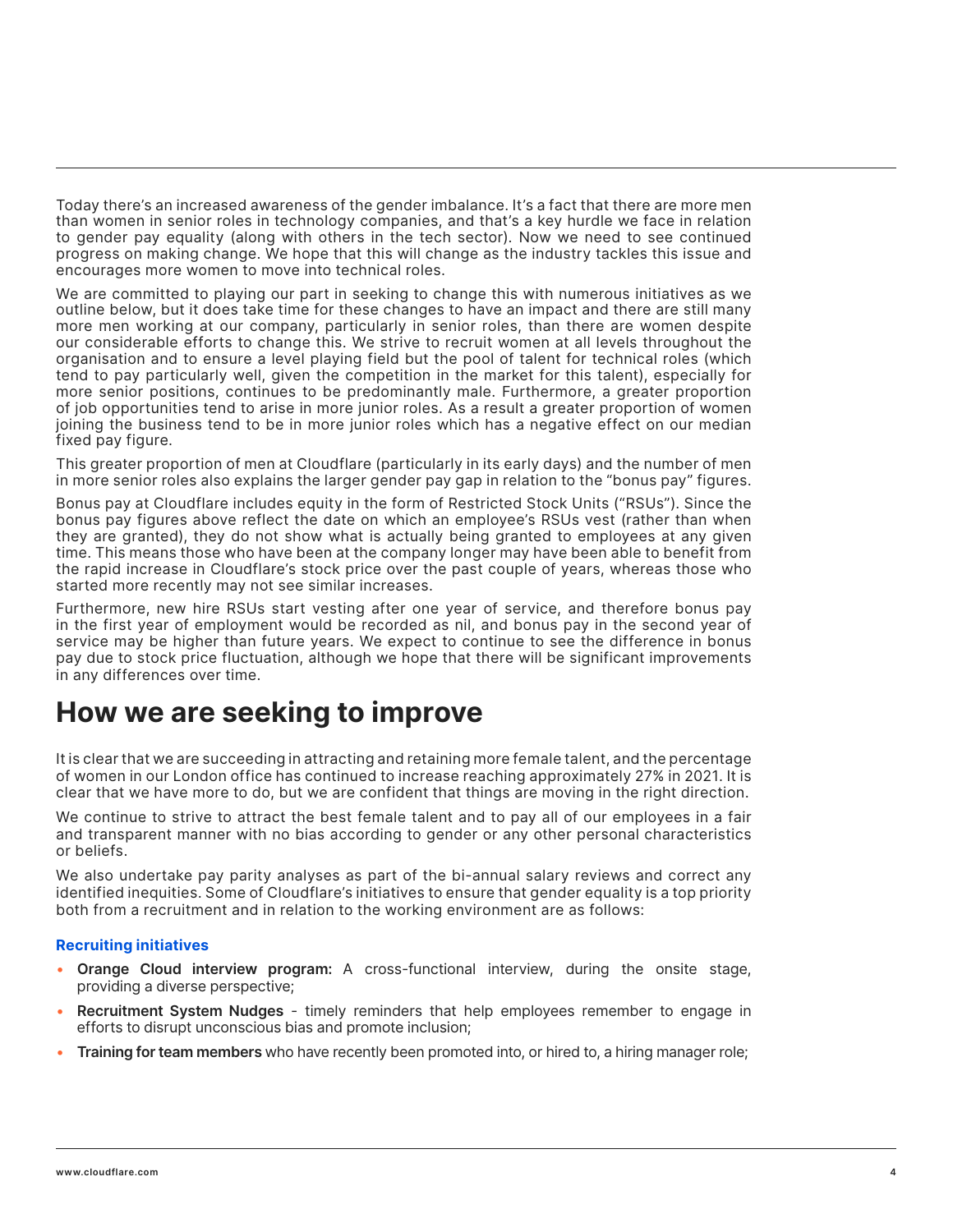• **Structured interviews:** asking candidates the same set of defined questions and designing a rubric to assess the answers to help create an equitable interviewing process for all candidates and prevent bias.

• **Internship programme:** To help encourage young engineers to enter the workplace, and to receive support and training. This assists women to enter a traditionally male-dominated environment.

#### **Mentorship programmes**

- **Womenflare** an employee resource group which brings together the women at Cloudflare in an open forum to discuss issues of concern, share ideas and success and participate in learning opportunities to ensure that they have the tools they need to progress and have their voice heard in the workplace;
- **Women in Engineering** Mentorship program for women in engineering;
- **Women in Sales** Mentorship and support for women in sales roles.
- **Yes We Can** [https://www.cloudflare.com/en-gb/yeswecan/](https://www.cloudflare.com/en-gb/yeswecan/ )



#### **Diversity and Inclusion Programmes**

- **Unconscious Bias Programme** Awareness of and learning around unconscious bias and how it impacts on decision making is a priority at Cloudflare. There are multiple workshops and resources to help mitigate unconscious bias, making the company a more welcoming and inclusive place for everyone;
- **How we work together workshops** These workshops aim to help build an awareness of the types of behavior and language which can be harmful to inclusivity at Cloudflare, and teach simple, everyday ways to support people who are targets of systemic oppression. Using the Cloudflare Capabilities as a framework, our goal is to share strategies on how to act as allies and how to create a long-lasting, inclusive culture at Cloudflare
- **tEQuitable** is an independent, confidential platform to address issues of bias, discrimination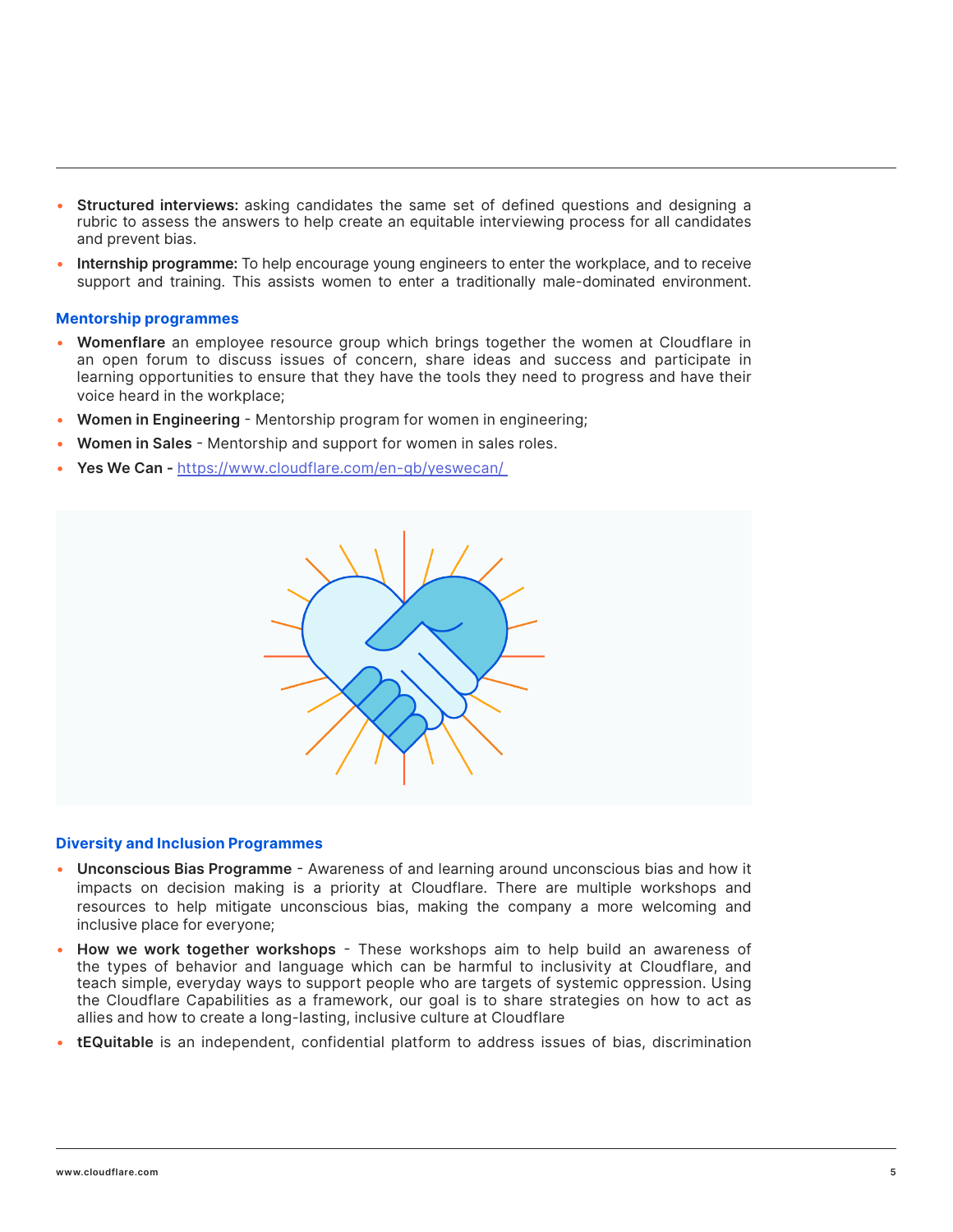and harassment in the workplace, working with the employee on specific incidents and with the company on systemic change;

• **Family Leave** - Cloudflare provides generous parental leave and other benefits for parents which employees are expected to use and are not penalised for taking

We hope that these initiatives, along with our continued demonstrable commitment to diversity and inclusion will improve our figures next year and in the future.

# **Statutory declaration**

We confirm that the information and data in this report are accurate and in line with the requirements of the Gender Pay Gap Reporting Regulations.

Janet Van Huysse

Janet Van Huysse - Head of People

John Graham-Cumming

John Graham-Cumming - Chief Technology Officer

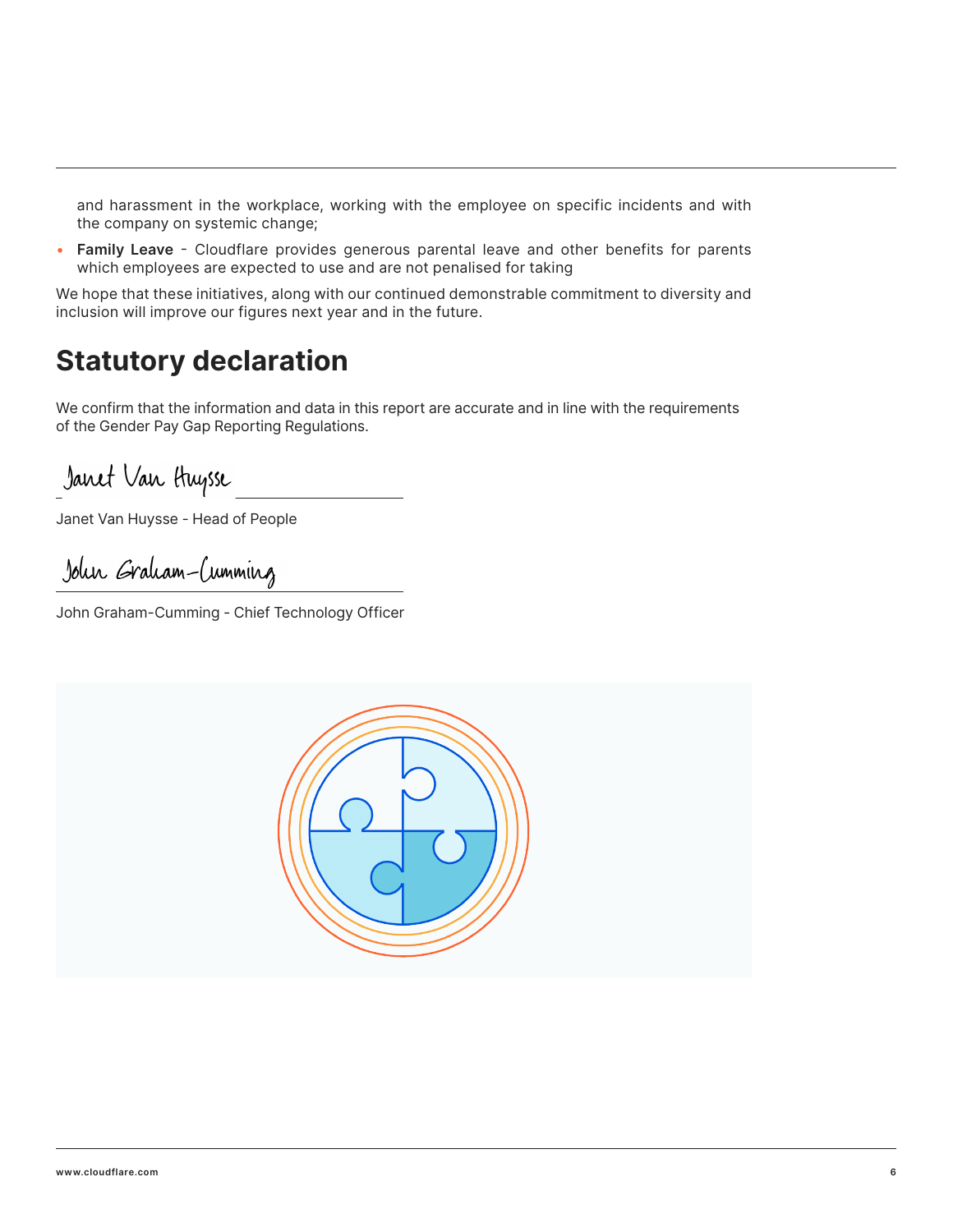